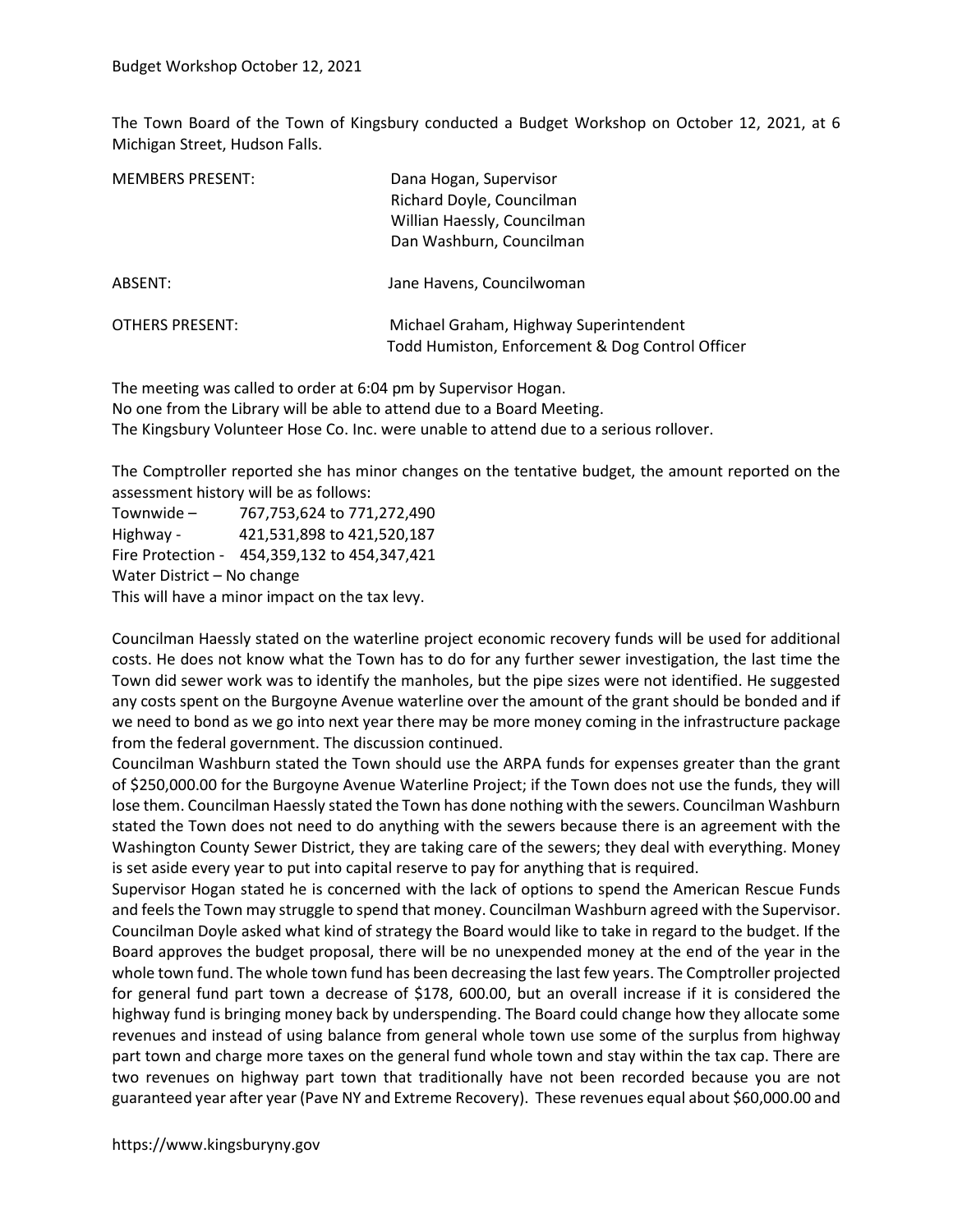could be recorded as revenue for this year but should be checked each year. The Comptroller would increase the revenue to reflect what we are pretty sure we are going to get, the sixty or seventy thousand, add it to the line item under CHIPS and it would reduce the taxes for highway part town and give the tax that amount to general fund whole town and still remain within the tax cap.

The Comptroller stated we also have sales tax which traditionally has been charged to several different funds and we could do the same thing and not having so much of a burden coming out of the reserves. This solves this year's problem, but it does not solve future problems, we are short every year. One bond of \$83,000.00 will be paid next year and the other bond will drop off in 2025.

Supervisor Hogan stated in 2024 or 2025 money is projected from TDI. The Town has a surplus and should not go over the tax cap.

Councilman Doyle stated there are things that can be done but eventually the Town may have to exceed the tax cap. The Comptroller stated we need to create a policy to set up restricted reserves, at this time they are all unrestricted funds. The State Comptroller's Office wants to see the unrestricted to be between 10 and 12 percent of your expenditures, the rest should be in restricted funds.

Supervisor Hogan stated on paper every request has been documented and it should be up to the Board not the Comptroller to determine which requests are reasonable and feasible and if the Board can honor them.

Supervisor Hogan asked for the steps required by the Town to exceed the tax cap.

The Comptroller stated a Local Law must be passed or a resolution that allows for the tax levy cap to be exceeded. It requires 60% of the vote of the total voting power of the governing body to pass. The vote must precede the adoption of the budget. The Local Law or resolution must contain language that clearly overrides the levy limit. There is no impact on the taxpayers if the tax levy cap is exceeded. (For example, loss of STAR exemption).

The discussion continued. ARPA funds can be used to update the computers in Town Hall and do not have to be added to the budget. The Board also discussed the increase in inflation.

The Comptroller will add PAVE NY and Emergency Weather Recovery Funds to the CHIPS revenue. She will subtract from the revenue on highway fund part town \$30,000.00 of the sales tax revenue. The \$30,000.00 sales tax revenue will go to general fund whole town. The revenue changes will adjust the amount raised by taxes and to balance highway part town will come out of the highway unexpended fund balance, which will offset the amount of unexpended fund balance general fund whole town and ARPA funds will be used for the server and IT upgrades. The changes will make the town equal to the tax cap.

Supervisor Hogan asked if the Board would like to discuss the budget requests received from the Town officials.

Enforcement Officer Humiston and Comptroller Rebecca Pomainville discussed the quotes for software for the Code office.

The salaries of the Council will increase to \$7,000.00 but they will sacrifice the health insurance, excluding the Supervisor. Supervisor Hogan stated he does not want the health insurance and does not want the 2% increase in his salary.

The premium for the health insurance has increased by 3%, the Comptroller has budgeted 60% use of the total potential liability of the deductible reimbursement.

ARPA funds in the amount of \$28,500.00 may be used for the anticipated IT upgrades, for server, and UPC's. The Comptroller thinks we can, if nothing the lost revenue could be used that does not have the strings attached. Some of the lost revenue will be needed to right the general fund part town before the end of this year. The Comptroller has budgeted \$6,000.00 for the annual monitoring service.

https://www.kingsburyny.gov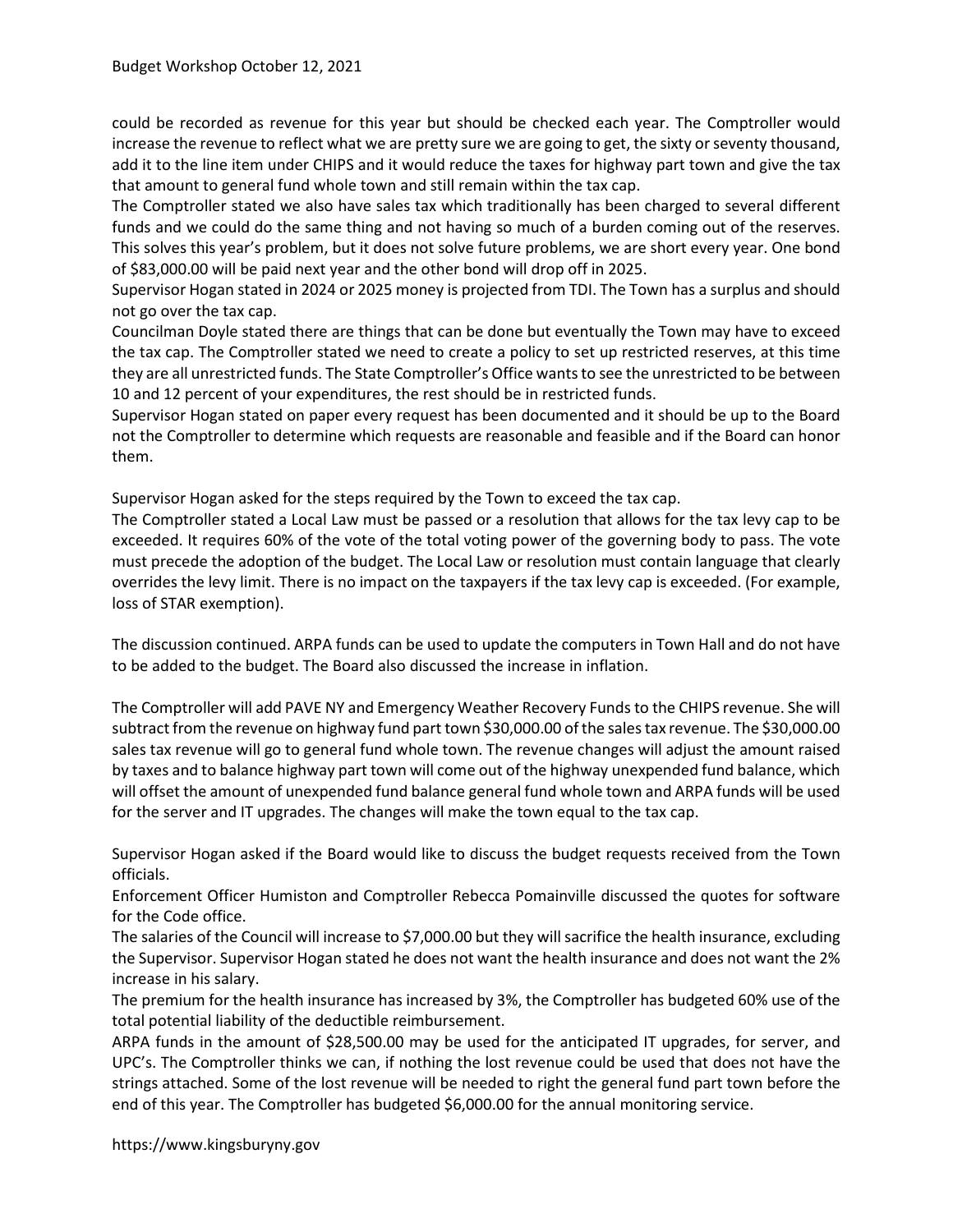The Board discussed the change of email from Google to Outlook; they will budget \$300.00 for email until Outlook is set up.

Enforcement Officer stated the software for the program he has requested is web-based which will accept the current Lotus program and the Excel program the Comptroller built. The information will be imported into software that is professionally monitored and saved daily. It will be a more secure not a locally produced program with unlimited users because it is web-based. The \$4,500.00 cost includes tech support, upgrades for the life of the program and the subscription fee is not changed.

Councilman Washburn asked what the software would actually do. Officer Humiston stated it will serve Planning, Zoning and Code Enforcement. It will cover everything. There is an online demo for anyone that is interested in viewing. The expense for the software is \$7,500.00.

The Hudson Falls Free Library has requested \$40,000.00, which is \$10,000.00 more than the past and is the first increase they have requested since 2010.

Supervisor Hogan stated the library is part of the Lower Adirondack System and they will deliver any book in the region to the Hudson Falls Library. The Board has no objection budgeting \$40,000.00 for the library.

Highway Superintendent Graham is budgeting for two new vehicles, he would do a cash and carry on a dump box and a sander for the pickup, install themselves which will save approximately \$5,000.00 in labor. The total cost would be approximately \$100,000.00. The trucks they now have would be traded in for approximately \$25,000.00 to \$30,000.00. He would like to go out to bid as soon as possible before any price increases. The discussion continued. The plan is to purchase another truck in 2 years.

Supervisor Hogan stated the Kingsbury Volunteer Hose Co. has requested \$265,832.00, a 2% increase over last year and does not include the revenue lost from not conducting Bingo due to the pandemic, which they have not asked for. The American Resource Recovery Act money can be used to reimburse not-forprofits for the loss of revenue. The Town may want to take this into consideration and assist them when the time comes. The discussion continued; the Comptroller stated the Town will receive \$269,565.28 next summer. The Board agreed upon the request for a 2% increase from the Kingsbury Volunteer Hose Co.

The Comptroller established a capital reserve for water fund for \$30,000.00 for each year due to the retirement of the Water Superintendent. The overall expenses will go down, with the projected user fees versus the projected expenses there will be about \$30,000.00 more in revenues through user fees than expenses. The Water Superintendent has stated it is very important to set up a restricted capital reserve for the water infrastructure. The Comptroller will research what the Board needs to do to set up a restricted capital reserve fund.

Once retired the Water Superintendent will continue to help the Water Department, by working every other weekend to conduct the water readings and work with the incoming Water Superintendent until he is able to work on his own. The Comptroller has budgeted an additional amount to cover for the retired Water Superintendent.

The Town Justice has requested A \$5,000.00 salary increase offset by reducing the hours of the part-time Court Clerk from 20 hours per week to 14 hours per week resulting in a savings of \$7,000.00. The Court savings will be approximately \$2,000.00 per year.

The Town Clerk has requested the part-time deputy at 25 hours per week become full-time at 35 hours per week with an estimated payroll increase of \$5,000.00 per year and a health insurance increase of \$17,000.00 per year.

https://www.kingsburyny.gov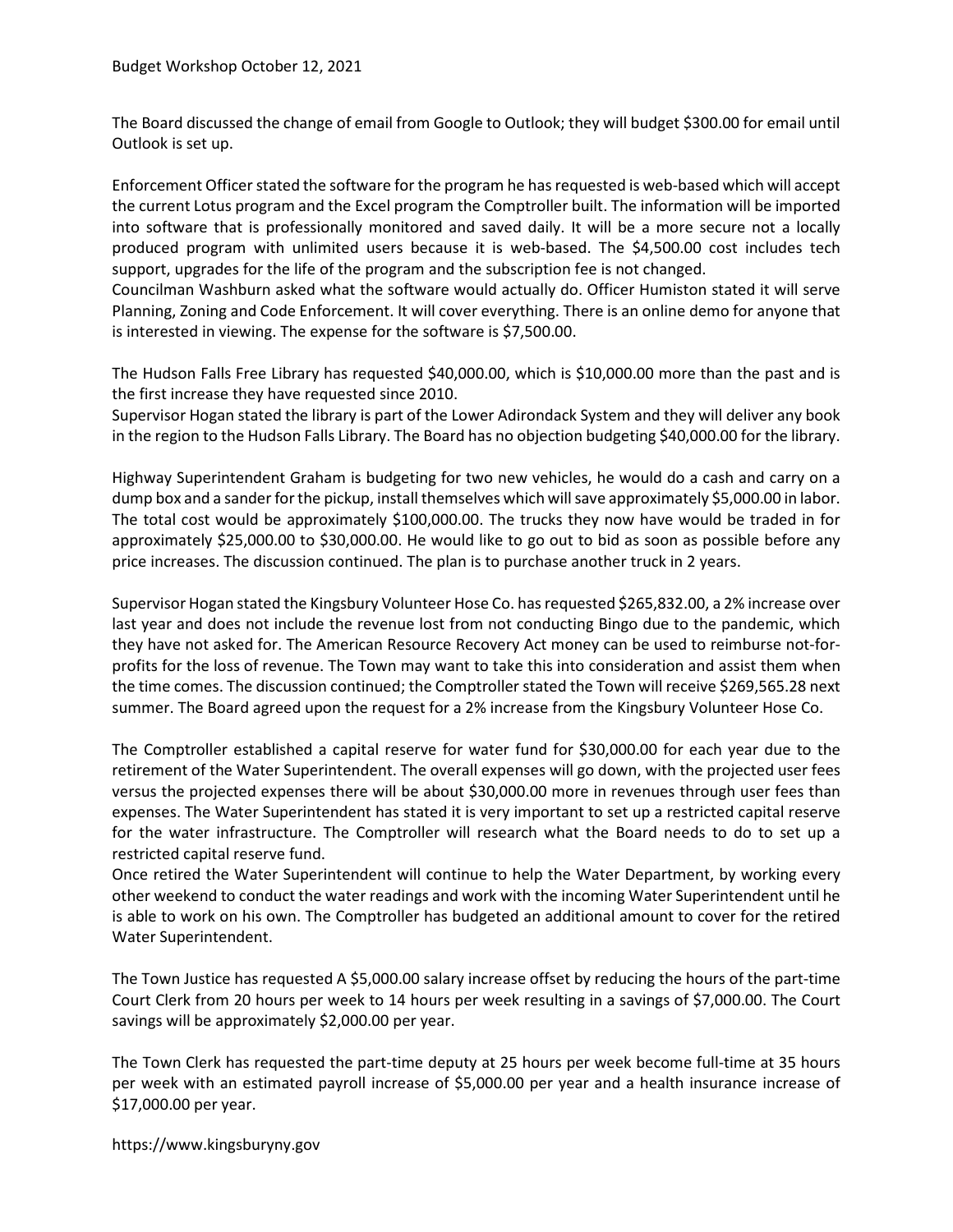The retirement of a full-time confidential secretary in April of 2022 will not be backfilled but instead a proposal to replace with a per diem clerical support for the Comptroller's office not to exceed 300 hours a year and hire a secretary for Planning/Zoning Meetings and minutes at a rate of \$100.00 per meeting with an estimated payroll savings of \$12,600.00 per year and an estimated health insurance of \$17,000.00. The Comptroller stated by not filling the confidential secretary position the thought process is the recreation administration has gone to the school, which has saved a lot of the clerical work done by the previous Comptroller. The Comptroller has also made changes to processes that have made things more efficient but still needs clerical support for maintaining internal controls. The Town Clerk's office will collect the water bill payments; the Comptroller will issue the bills.

Enforcement Officer Humiston asked who would do the secretarial work for the Planning/Zoning Boards. The Comptroller stated it was not much clerical work for 9 to 12 meetings a year. Councilman Haessly suggested the Board hold off on any decision on this portion of the budget and discuss it at a later time. Supervisor Hogan asked if the per-diem part-time clerk hired for the Comptroller's clerical support could do the secretarial work for Planning and Zoning. The Comptroller stated she did not ask for any additional support from the clerk who would be working 300 hours each year.

The Board continued to discuss Planning and Zoning Board secretarial and administration duties.

The Comptroller requested comp time when she is working a lot of extra hours and attends late meetings. After discussion the Board approved the request.

The Code Enforcement Officer has requested a salary increase of \$4.00 an hour; 20% estimated cost \$4,000.00 per year. Enforcement Officer Humiston stated Code Enforcement Officer Cortese would like to be paid what the County and Village Code Enforcement Officers are paid. After discussion the Board has no objection to the salary increase.

Enforcement Officer Humiston stated he passed the Civil Service the Board could switch him from Enforcement Officer to Code Enforcement Officer. The Board discussed changing the title of Enforcement Officer for Humiston to Code Enforcement Officer.

The Highway Department is reducing hourly staff through attrition by .5 and increasing all hourly rates by 5% resulting in approximately a \$4,000.00 year's savings. An employee retired last year, and the position has not been filled and a part-time employee went to full-time. Another employee resigned which left the department 1 ½ employees short. After no success in replacing a part-time position, the part-time position has been eliminated which was about \$16,000.00 per year. They plan to hire a full-time employee, the work performed by the previous part-time employee will be spread among the full-time employees; they will be given a 5% increase for the extra work. Councilman Washburn suggested the increase be more than 5%. After discussion the Board agrees to a 5% increase for highway employees for 2022 and consider a 5% increase each year for highway employees.

Supervisor Hogan stated all other salary employees will receive a 2% increase, the Town Supervisor requests no pay increase.

The Comptroller will add the revenue for Pave NY and EWR, which is approximately \$70,000.00, she will shift the sales tax allocated to Highway Fund Part Town to General Fund Whole Town to offset the tax levy. She will adjust the tax levy for Highway Part Town accordingly as the changes she stated. She will make other changes here or there she will adjust the tax rates accordingly and keep everything in the tax cap by using some of the available unrestricted fund balance in Highway Part Town and not use any